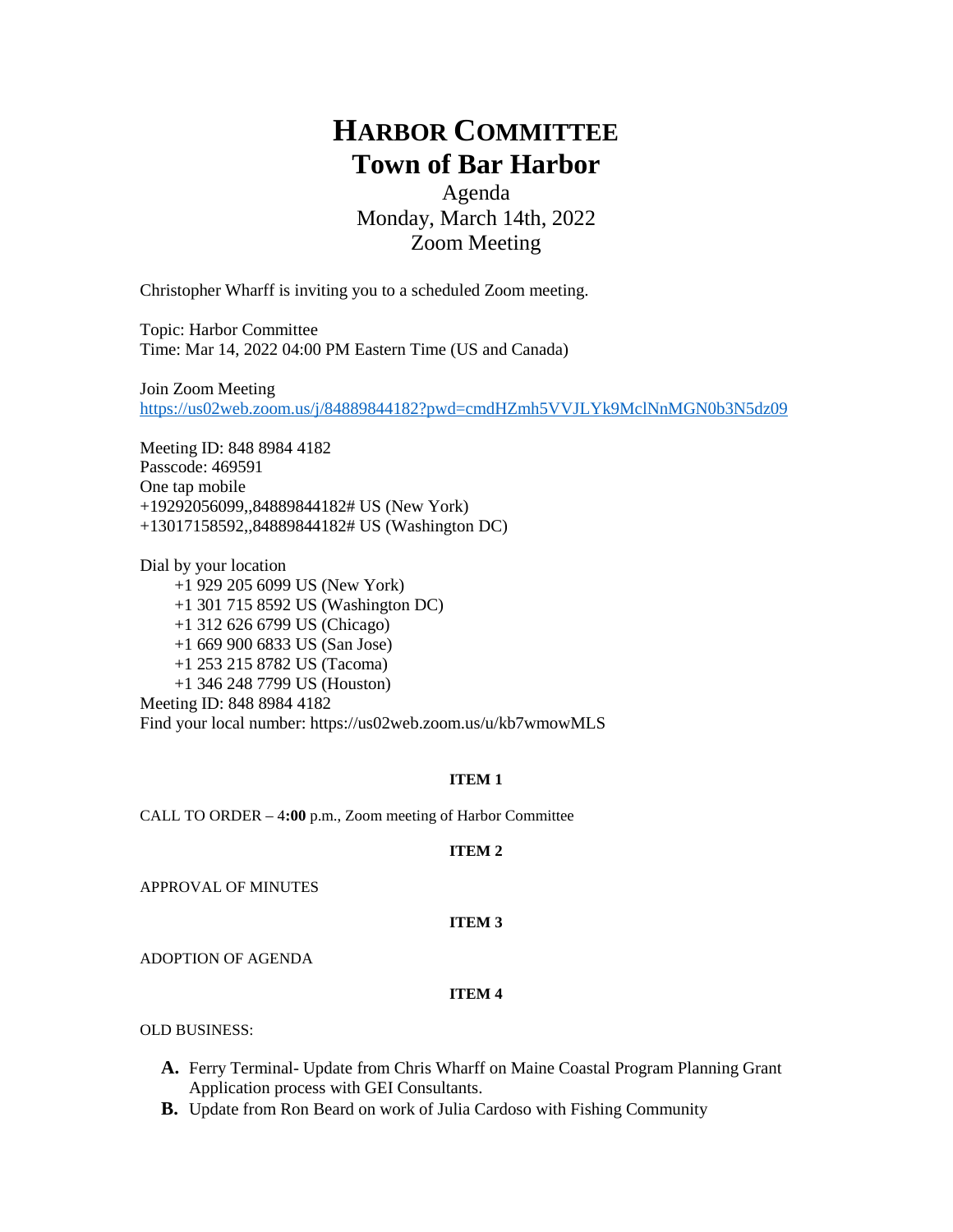**C.** Update on improvements to existing working waterfront at Municipal Pier.

**D.** Update from Lynne Williams on Aquafarm

#### **ITEM 5**

NEW BUSINESS:

- A. Cruise Ship season update from Chris Wharff
- B. Reservations Update and Dockwa App implementation

#### **ITEM 6**

PUBLIC COMMENT

#### **ITEM 7**

ITEMS FOR NEXT MEETING

**ITEM 8**

ADJOURNMENT

#### **IN ORDER TO INSURE YOUR COMPLETE PARTICIPATION IN THIS MEETING, WE WOULD APPRECIATE YOU INFORMING US OF ANY SPECIAL REQUIREMENTS YOU MIGHT HAVE DUE TO A DISABILITY. PLEASE CALL 288-4098.**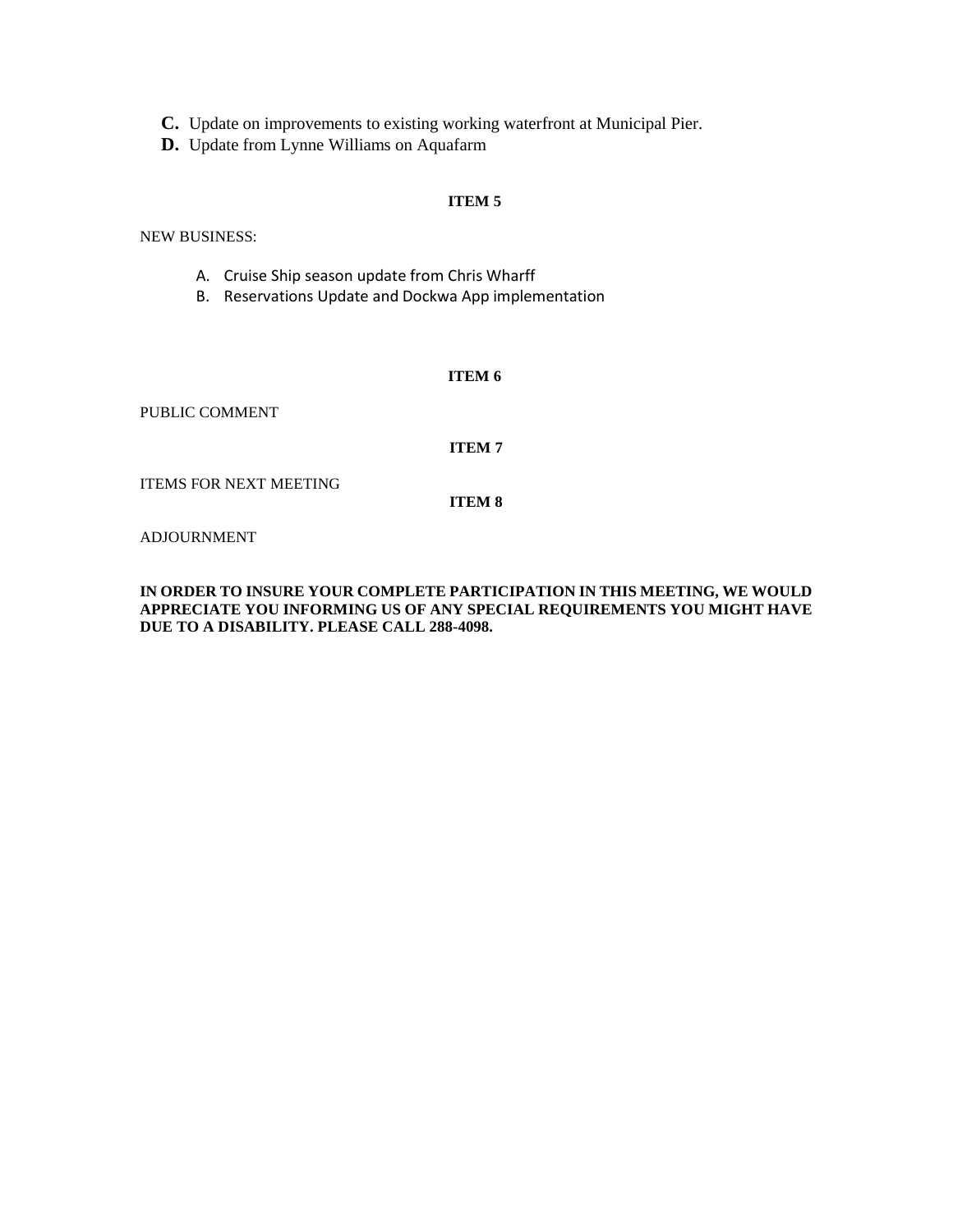# **Harbor Committee**

**Town of Bar Harbor** Minutes: Monday, February 14, 2022

**ITEM 1** CALL TO ORDER – 4:00 p.m. Via Zoom Meeting Platform Attendance: Jon Carter, Pancho Cole, Bob Garland, Jeff Miller, Larry Nuesslein, Val Peacock, Kevin Sutherland, Jaime Weir, Chris Wharf, Lynn Williams Absent: Jerry Blanford, Gary Fagan, Chris Maller

**ITEM 2** APPROVAL OF MINUTES Motion to approve minutes: unanimous

**ITEM 3** ADOPTION OF AGENDA Motion to add Kevin Sutherland's Ferry Terminal update to the agenda: unanimous Motion to approve agenda: unanimous

# **ITEM 4** OLD BUSINESS

**A.** Ferry Terminal Summary (Kevin Sutherland) -brief summary of scheduled work for the upcoming 2022 season (Phase I/Phase II) -cost estimate \$65,000

Questions/comments from Harbor Committee (HC) -What is the extent/what is being removed (Larry) -Remove damaged section of pier and construction debris (Chris W) -Concerned it might cause more damage (Pancho) -Atlantic Fleet responsible for damage (Kevin) -Keep communication lines open (Lynne)

**B.** Ferry Terminal Update (Chris W.)

-Ron/Val met w/Julia C, she plans to meet/interview approximately 15 fisherman and get their thoughts on the ferry terminal and best uses for them -Julia's report should be ready in March or April

**C.** Current Working Waterfront Projects (Chris W.) -Replace existing hoist w/hydraulic hoist -Redo pilings at the end of the pier

**D.** Aquafarm Update (Lynne) -Brief review of February 7, 2022 letter sent to Maine Governor

# **ITEM 5** NEW BUSINESS

**A.** Cruise Ship Update -No more additional bookings for 2022 (Chris W.) -Will have an update on this season at their upcoming meeting (Val)

\*Bob Garland joins the meeting at 4:25 p.m. Kevin gives Bob a brief recap on his presentation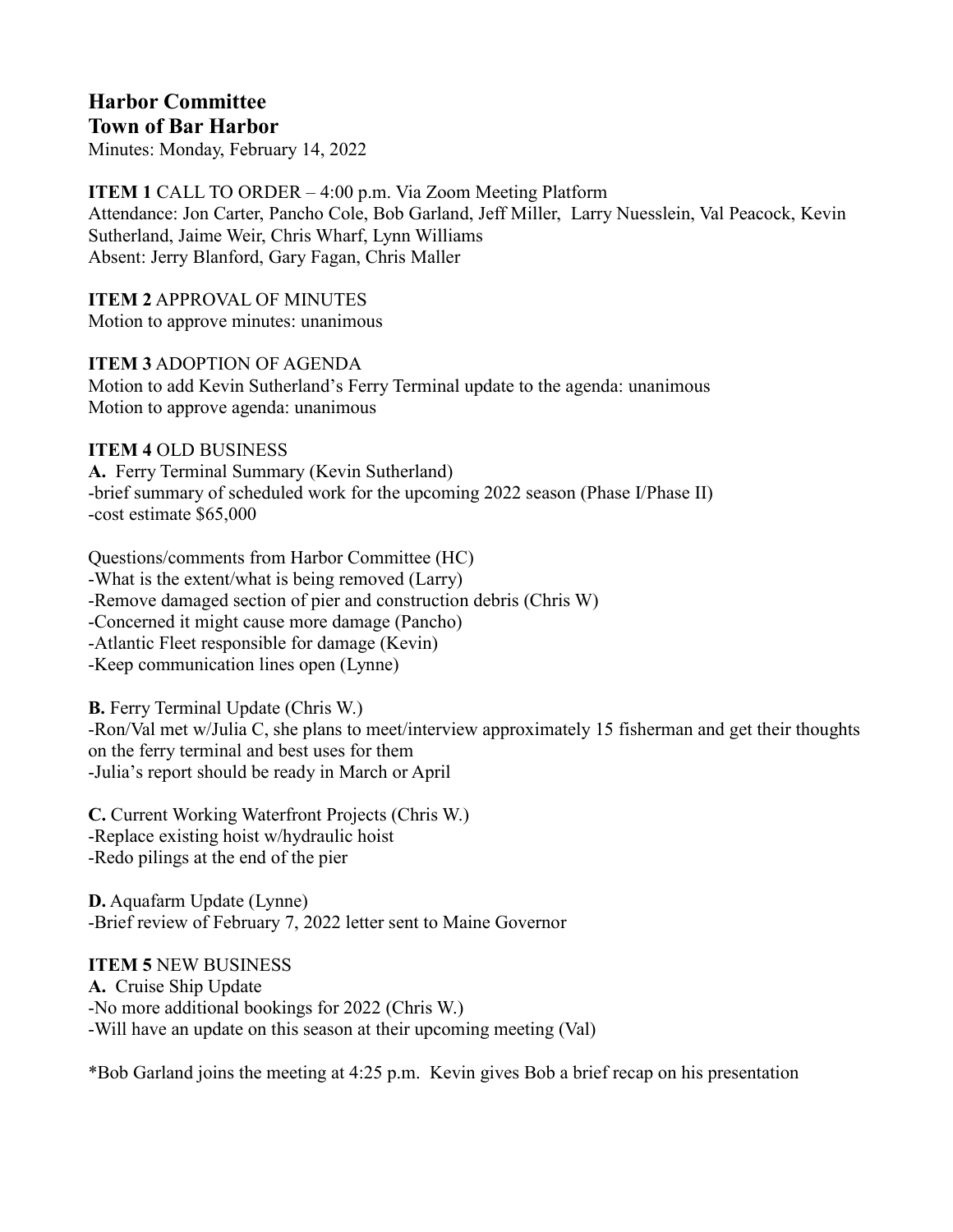**ITEM 6** PUBLIC COMMENT -Cruise information is available online (Eben) -Price of a 2022 ticket on the Ferry from BH to Canada (James)

**ITEM 7** CLOSING COMMENTS -Working Waterfront is on everyone's radar (Val) -Maine Coast Heritage Trust has a Working Waterfront Unit (Lynne) -What is the comprehensive Aquaculture plan? (Larry) -Rules needs to be made and enforced by the DMR

**ITEM 8** ITEMS FOR NEXT MEETING

**A.** Ferry Terminal Update **B.** Working Waterfront speaker **C.** American Aquafarm Update **D.** Cruise Ship Update

**ITEM 9** ADJOURNMENT 4:41 p.m. Unanimous Approval

Respectfully submitted by Jaime W. Weir, Bar Harbor Harbor Committee member and secretary.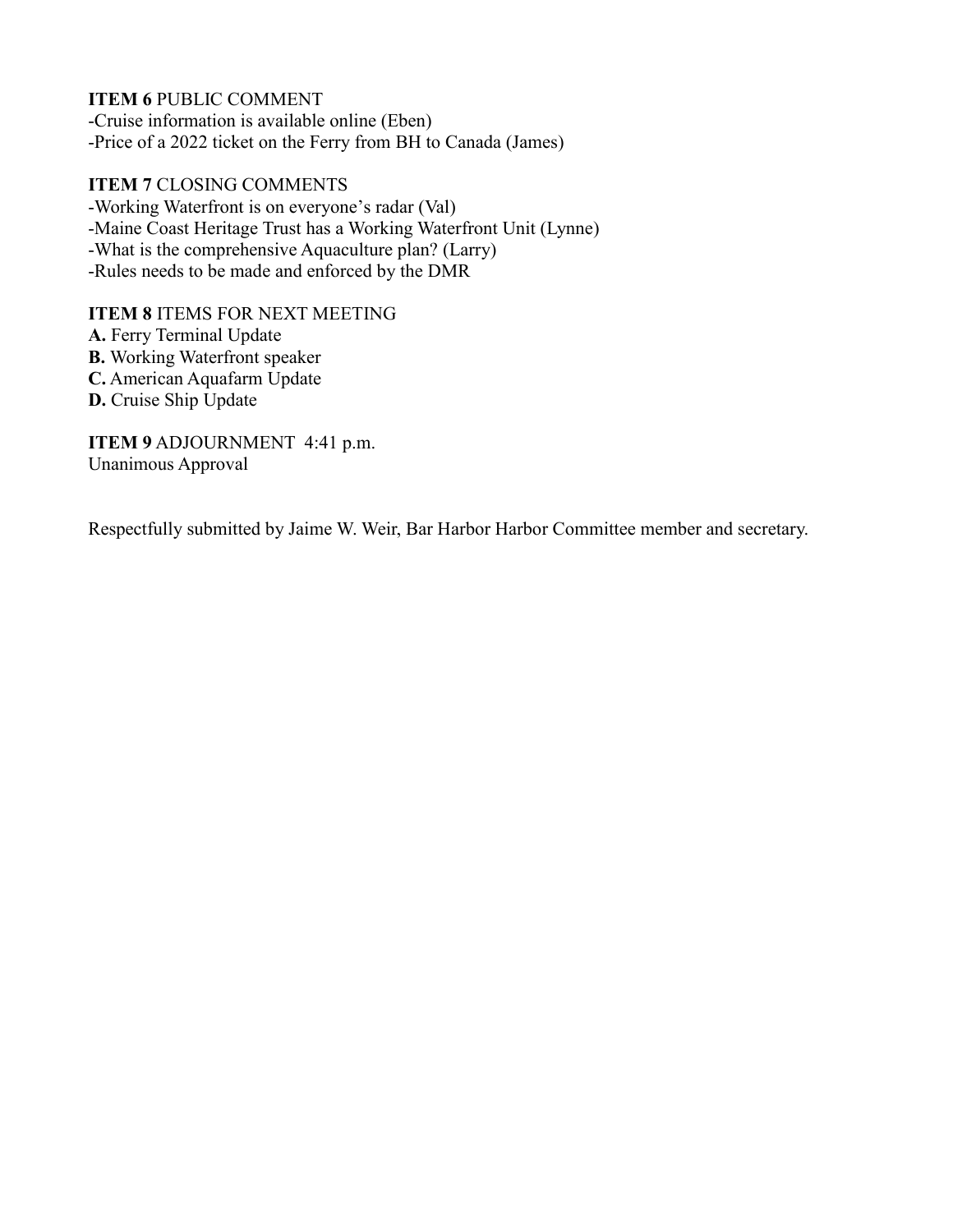#### PUT COVER LETTER ON TOWN LETTERHEAD

April 1, 2022

VIA EMAIL: [Melissa.Britsch@maine.gov](mailto:Melissa.Britsch@maine.gov)

Ms. Melissa Britsch Maine Coastal Program 21 State House Station Augusta, ME 04333

Dear Ms. Britsch:

#### **Re: Application for FY 2023 Shore and Harbor Management Planning Grant Masterplan for the Former Ferry Terminal Property; Town of Bar Harbor, Maine**

The Town of Bar Harbor is pleased to submit this application for a FY 2023 Maine Coastal Program Shore and Harbor Management Planning Grant. This grant will provide funding to support the development of a Masterplan for the former ferry terminal property at 121 Eden Street that was recently acquired by the Town. This property offers significant opportunity for the Town to expand public access to the water, support the working waterfront, provide public open space, and support local economic interests. In recent years the Town has undertaken several studies of the economic potential to redevelop the site, and most recently in 2020 worked with GEI Consultants of Portland to inspect the existing piers and provide concept designs for development of a new Town Marina. However, the Town currently lacks a cohesive masterplan for the site that considers development of both landside and waterside features, and needs professional planning assistance to work through the concept planning, stakeholder engagement, and consensus building process. Furthermore, the Masterplan will be developed in consideration of the latest recommendations of the "Maine Won't Wait: A Four-Year Plan for Climate Action" released by the State in December, 2020, to develop coastal waterfront projects that consider resiliency strategies to mitigate risk from climate change.

| <b>Project Title</b>          | Masterplan for the Former Ferry Terminal Property                         |  |  |  |  |
|-------------------------------|---------------------------------------------------------------------------|--|--|--|--|
| <b>Town or Region Covered</b> | The Town of Bar Harbor, as well as nearby communities on and around       |  |  |  |  |
|                               | the Frenchman Bay, and the Mount Desert Island Region                     |  |  |  |  |
| <b>Grant Request Amount</b>   | \$50,000                                                                  |  |  |  |  |
| <b>Total Match</b>            | \$12,500                                                                  |  |  |  |  |
| <b>Project Manager and</b>    | Chris Wharff, Harbormaster                                                |  |  |  |  |
| <b>Contact Information</b>    | 37 Firefly Lane, Bar Harbor, ME 04609                                     |  |  |  |  |
|                               | 207-288-3391 (office)                                                     |  |  |  |  |
| Project                       | Town of Bar Harbor                                                        |  |  |  |  |
| <b>Partners/Supporters</b>    | Chris – Who else can we list as partners? Ideally we would like to show   |  |  |  |  |
|                               | support from a variety of groups. Examples: municipal boards (Council,    |  |  |  |  |
|                               | Planning Board, Harbor Committee), local organizations (recreational,     |  |  |  |  |
|                               | open space, bike/ped groups), business community, current/potential       |  |  |  |  |
|                               | users (Bay Ferries, recreational boaters, commercial fishing              |  |  |  |  |
|                               | representatives). We will want to request letters of support from some of |  |  |  |  |
|                               | these groups so should also consider who will be able to give us a letter |  |  |  |  |
|                               | in time for the application.                                              |  |  |  |  |
| <b>Project Schedule</b>       | Start – September 1, 2022 End – December 31, 2023                         |  |  |  |  |
| <b>Project Summary</b>        | The project will involve the development of a Masterplan for a recently   |  |  |  |  |
| <b>Statement</b>              | town-acquired waterfront site located at 121 Eden Street in Bar Harbor.   |  |  |  |  |
|                               | The process will include public facilitation and stakeholder engagement,  |  |  |  |  |
|                               | concept planning for landside and waterside development, consensus        |  |  |  |  |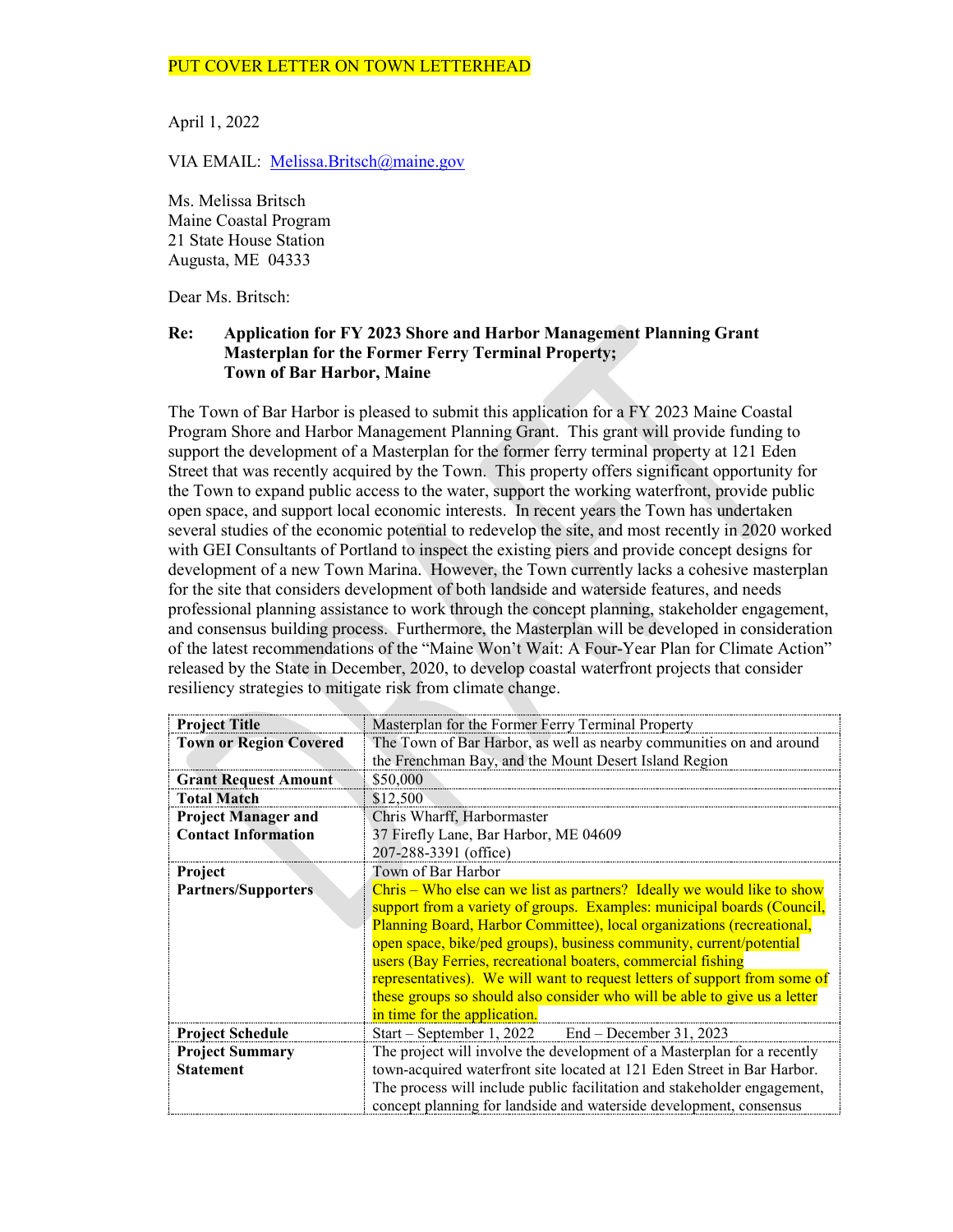| building around a preferred Masterplan, and budget forecasting for short-                                                                       |
|-------------------------------------------------------------------------------------------------------------------------------------------------|
| and long-term recommendations.                                                                                                                  |
|                                                                                                                                                 |
| Aspects of the master planning process will include:                                                                                            |
| Comprehensive public outreach and input process                                                                                                 |
| Climate resiliency consistent with Maine Climate Council's<br>$\bullet$                                                                         |
| recommendations                                                                                                                                 |
| Public waterfront recreational access<br>$\bullet$                                                                                              |
| Open space<br>$\bullet$                                                                                                                         |
| Recreational boating access through new boat launch and<br>$\bullet$                                                                            |
| recreational marina slips                                                                                                                       |
| Working waterfront access through new commercial slips<br>$\bullet$                                                                             |
| Vehicular access and parking needs to support proposed uses<br>$\bullet$                                                                        |
| Connectivity with downtown and other locations of interest<br>$\bullet$                                                                         |
| Upland facilities and amenities to support proposed uses<br>$\bullet$                                                                           |
| Site accessibility<br>$\bullet$                                                                                                                 |
| Facility safety and security<br>$\bullet$                                                                                                       |
| Coordination of this site's waterfront access and facilities in<br>$\bullet$                                                                    |
| consideration of other similar community assets, or lack thereof.                                                                               |
| Others related waterfront access interests expressed by the public not<br>$\bullet$                                                             |
| identified to-date                                                                                                                              |
|                                                                                                                                                 |
| As stated upfront, a key aspect of the master planning process will be the                                                                      |
| public facilitation process to gather stakeholder input, review alternative                                                                     |
| development concepts, and build consensus around a preferred concept.                                                                           |
|                                                                                                                                                 |
| This master plan will position the Town for the next phase(s) of project                                                                        |
| implementation that are anticipated to include additional funding support,                                                                      |
| detailed design of site improvements, and eventual construction, in                                                                             |
| consideration of a phased approach as applicable. The work is likely to<br>leverage significant additional grant funding from State and Federal |
| sources.                                                                                                                                        |
|                                                                                                                                                 |

We appreciate the opportunity to submit this application and look forward to discussing our project further with you. Please call me if you have any questions.

Sincerely,

Chris Wharff – Harbormaster, Town of Bar Harbor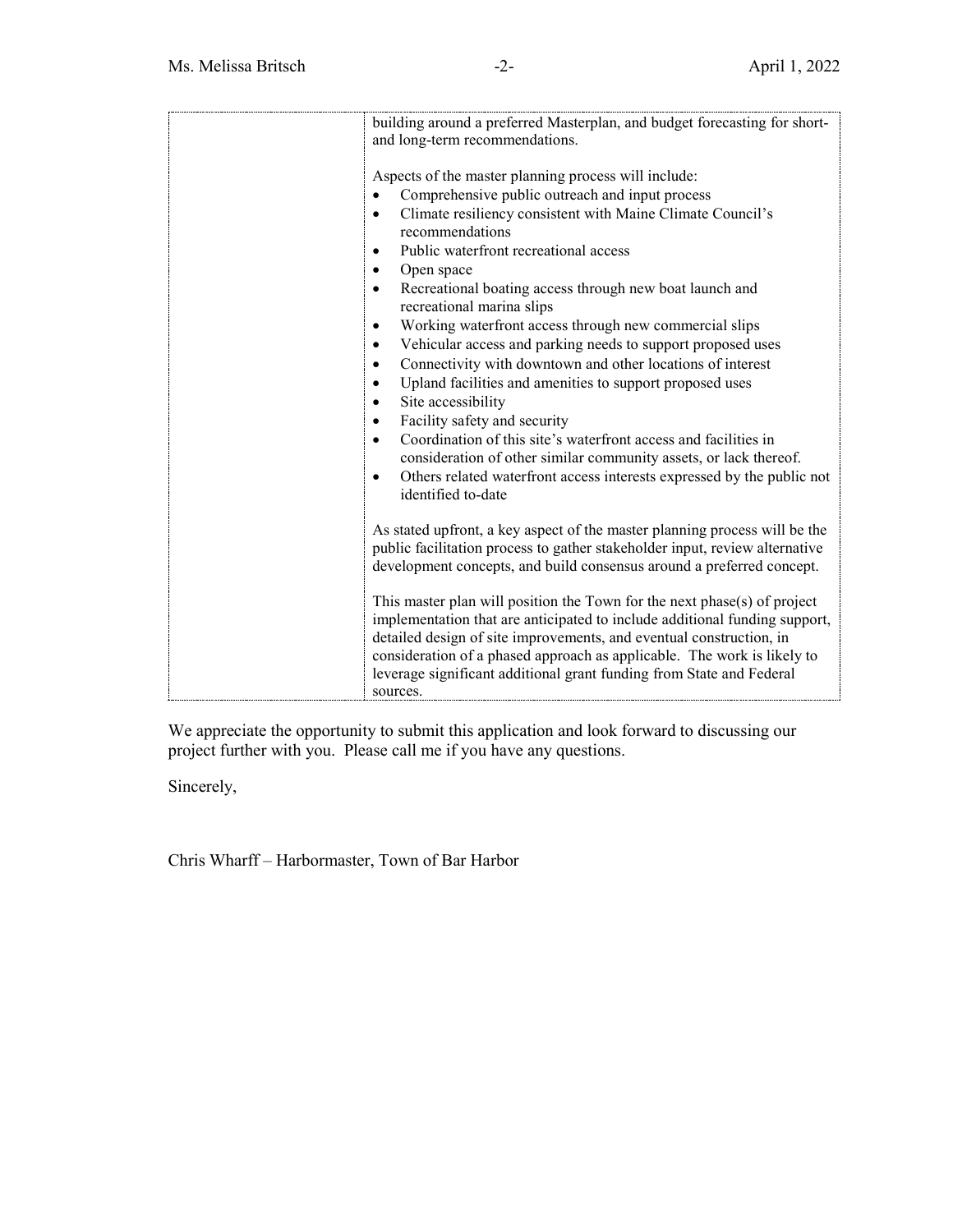# **B. Executive Summary**

In 2019, the Town of Bar Harbor acquired the Ferry Terminal property, a  $+/$ -6.8-acre property located at 121 Eden Street in Bar Harbor. The property was originally developed in the 1950's by Maine Port Authority (See Fig. 1) and served as a ferry landing until 2009 when service ceased to operate to Bar Harbor. Existing waterfront features at the property include two causeways, a riprap shoreline, and a large concrete and steel pier designed for ferry use. The upland property includes a customs building, several other small support buildings, and large paved parking areas (See Fig. 2).



**Fig. 1 – Ferry Terminal with MV Bluenose, c. 1950's**



**Fig. 2 – Ferry Terminal property Drone Photo, Fall 2020**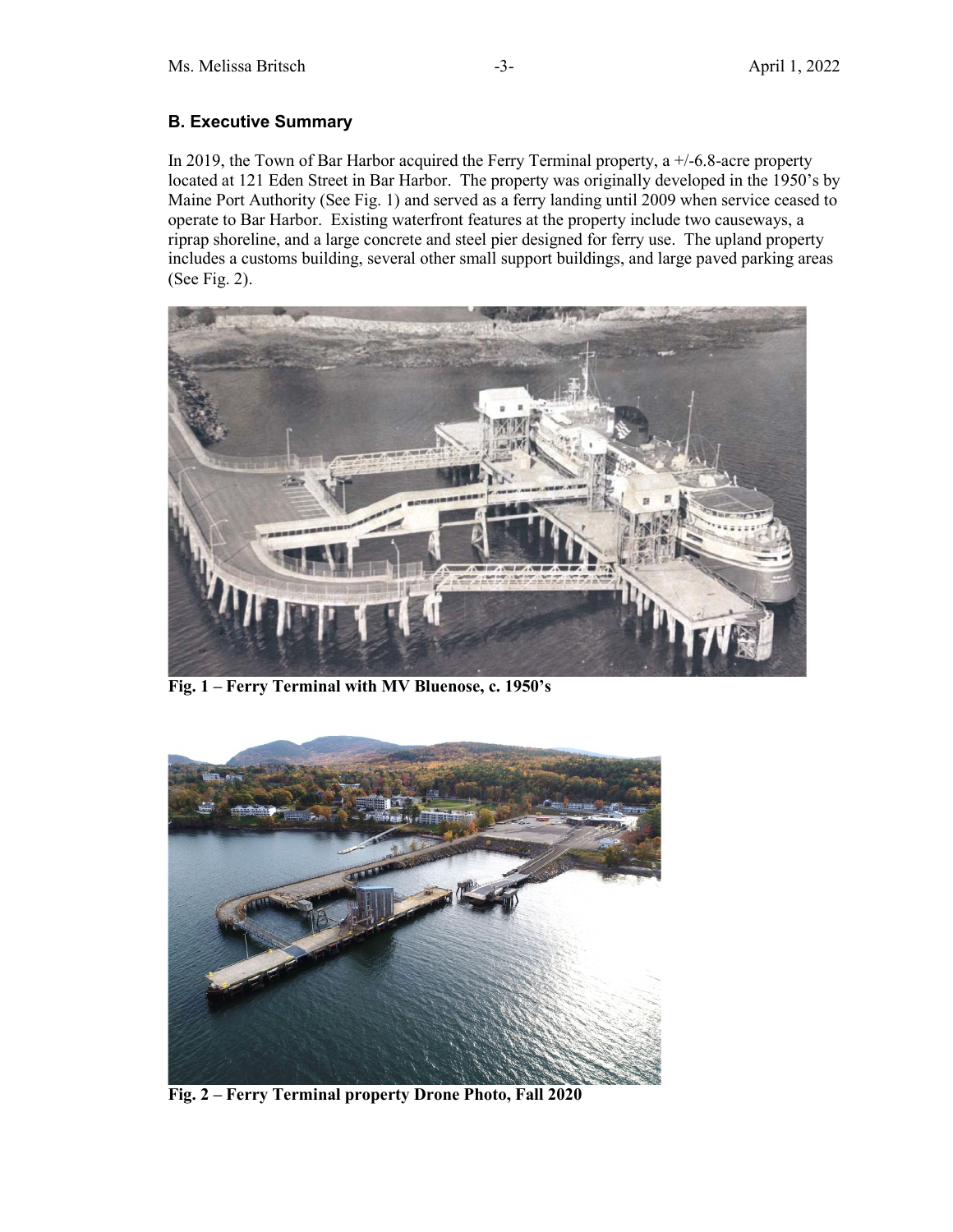In 2020, the Town hired GEI Consultants to undertake an inspection and assessment of the existing pier. This work identified numerous deficiencies with the existing structures and provided concept-level recommendations for the work scope and budget necessary to undertake repairs. Additionally, GEI prepared multiple concept plans for redevelopment of the waterfront through full or partial demolition of the existing pier, and construction of a new Town marina with new mooring dolphins for the ferry, wave attenuator floats, marina floats with slips for a range of vessel sizes, access gangways, and a boat ramp (See Fig. 3). The conceptual marina designs were intended to demonstrate a range of options for redevelopment that could support use by recreational boaters (local and transient), commercial fishermen, and include several large berths for visiting mega yachts or small regional cruise ships such as those operated by American Cruise Lines.



## **Fig. 3 – Marina Concept Design A**

This work only focused on redevelopment of the waterfront. No planning or concept design was completed for the upland property, or in consideration of how the project fits within the community's overall waterfront facility needs. Currently, The Town has a desire to better understand the potential redevelopment options for the full facility including landside and waterside features, and desires assistance in identifying community needs and goals for the site to make the best use of this valuable public asset, in a manner that is sustainable and resilient to anticipated coastal climate change factors.

The Town currently desires to develop a masterplan for the site that considers both landside and waterside development to support future planning, design, budgeting, grant applications, and construction for the site improvements.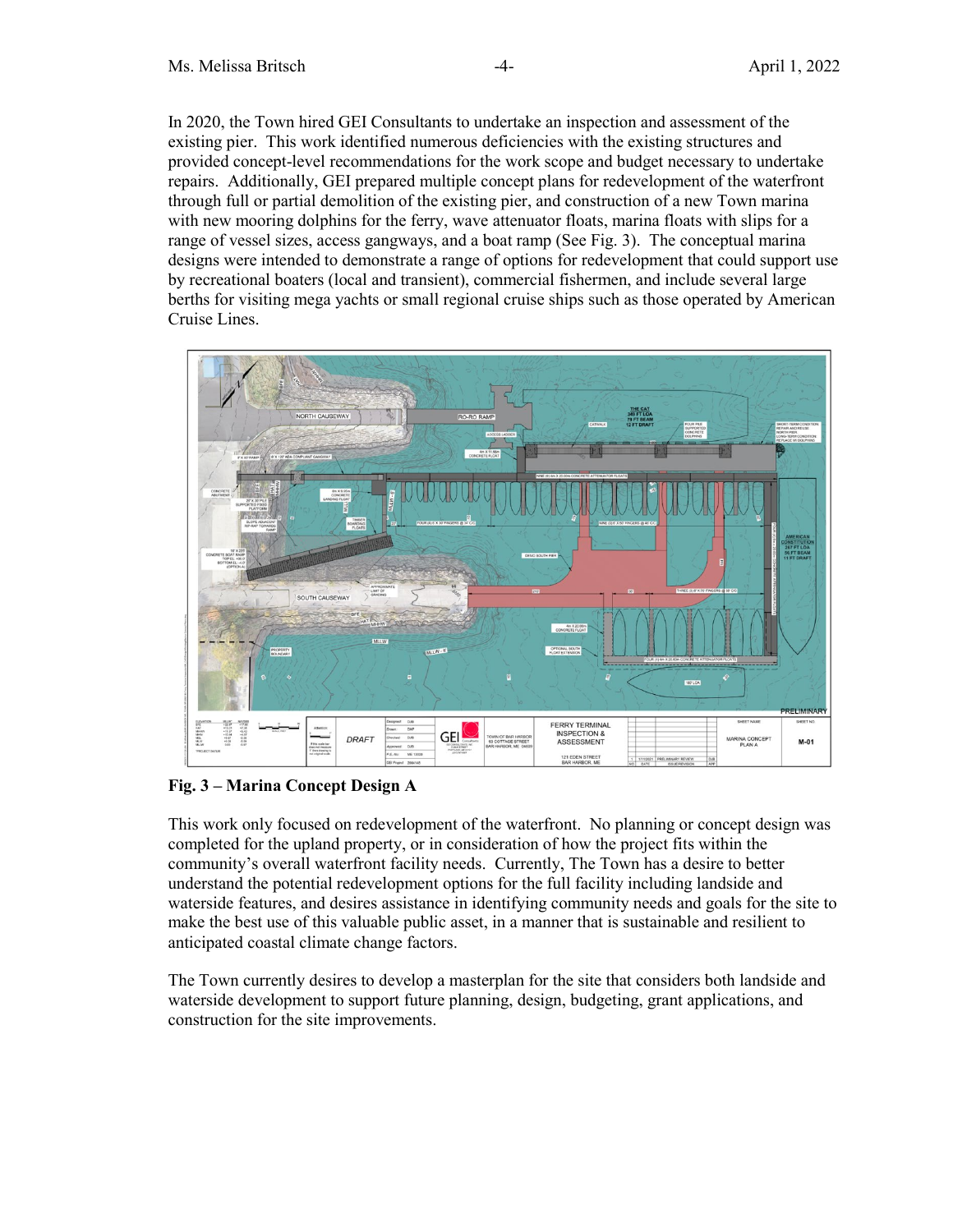# **C. Project Description**

### *1. Introduction*

The project will involve the development of a facility Masterplan that includes consideration for items including, but not necessarily limited to:

- Public input (general public, local officials, local and visiting facility users and interest groups, NGO's, regional, state and federal agencies, etc.)
- Resilience to sea level rise and climate change risks, consistent with the recommendations of the Maine Climate Council
- Prior planning efforts
- MCP SHMPG project funding objectives
- Facility user needs
- Seasonal demands
- Facility materials, maintenance and operations
- Marina uses and refinements to conceptual layouts
- Upland site features and layout
- Vehicular access and circulation requirements for marina and boat launch
- Upland support facilities such as restrooms and showers
- Marine services such as pumpout, potable water, refueling
- Volume of parking
- Open space/park areas
- Pedestrian and vehicular connectivity with downtown and other important sites/attractions
- ADA accessibility
- Facility safety and security
- Support for ongoing ferry service through at least 2026, based on the Town's recently extended lease with Bay Ferries
- Construction costs
- Environmental regulations and project permittability
- Constructability (In a phased approach if applicable)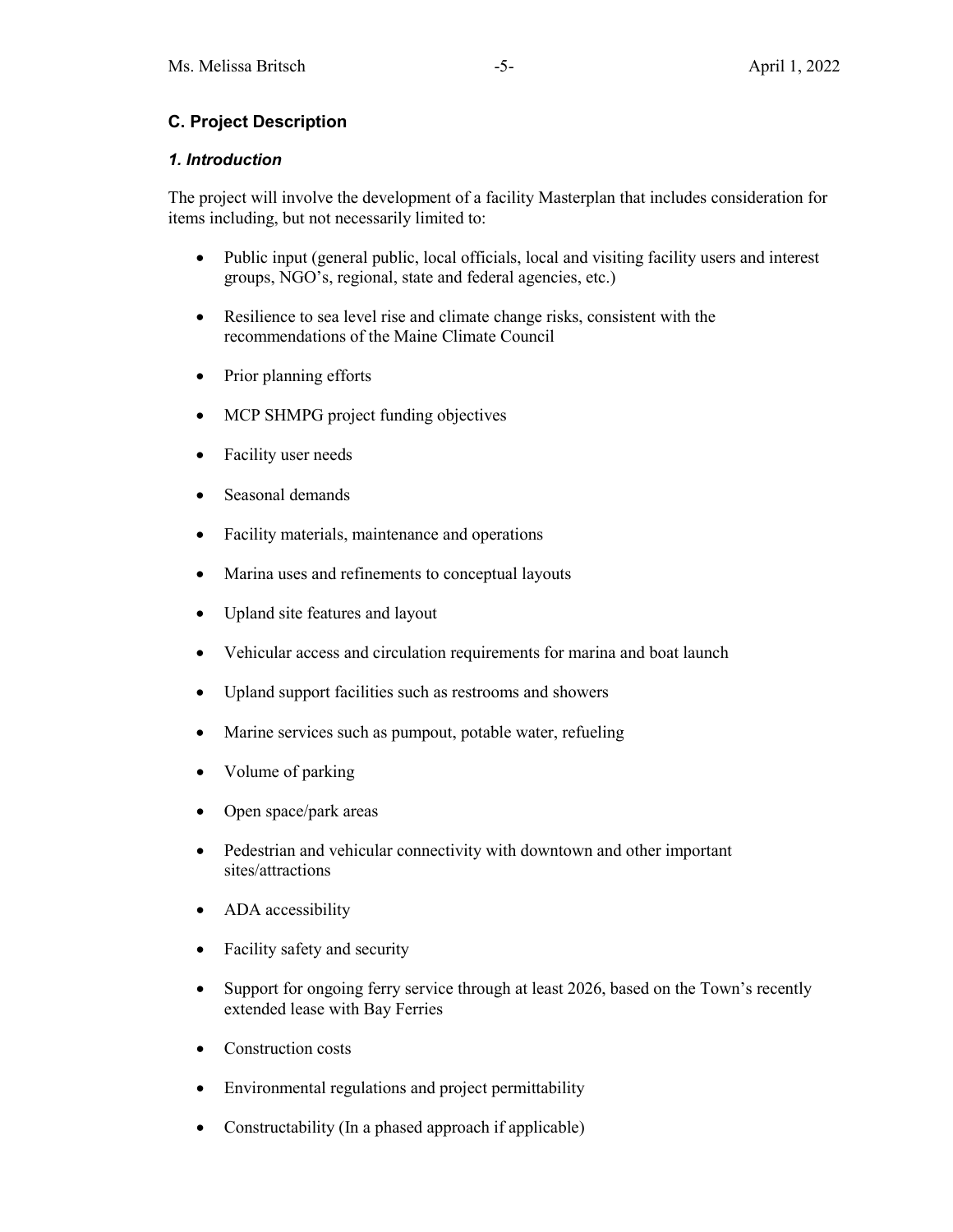- Utility coordination
- Local, state and federal regulatory requirements
- Adjacent land uses
- Consideration / relationship to other coastal access facilities in Bar Harbor
- Connectivity to the downtown
- Positioning for additional project funding support

## *3. Project Tasks*

The Town proposes to undertake a master planning process that includes the following major tasks:

- Data collection
- Community outreach and education input sessions to identify desired site uses and features. Key to the success of this effort is to make sure that the master plan reflects the consensus values, needs and interests of the community. The public outreach process will take an inclusive approach to ensure that a wide range of public engagement opportunities are provided (Surveys, educational handout materials, public workshop, site tours and focus group / stakeholder interviews)
- Development of conceptual site plans
- Additional community and stakeholder engagement to review and refine concept plans
- Community consensus building to identify a preferred site plan
- Development of a written basis of design memorandum that provides the project design parameters, along with actional recommendations to implement the project beyond the master planning effort.
- Development of cost estimates for use in the Town's budgeting for future investments in site redevelopment
- Identification of regulatory constraints associated with proposed work
- Identification of potential grant funding sources to support future phases of the work

The Town plans to engage GEI Consultants to develop the masterplan. The Town has staff and a Harbor Committee in place to coordinate this effort with GEI and to continue championing subsequent funding and implementation phase(s) following the completion of the master plan. Given GEI's past/recent involvement with the site, there is substantial project benefit and efficiency to engaging with them to undertake this effort.

The project deliverables would include a master plan report with findings and recommended actionable items for implementation, a concept level master site plan, cost estimates, and records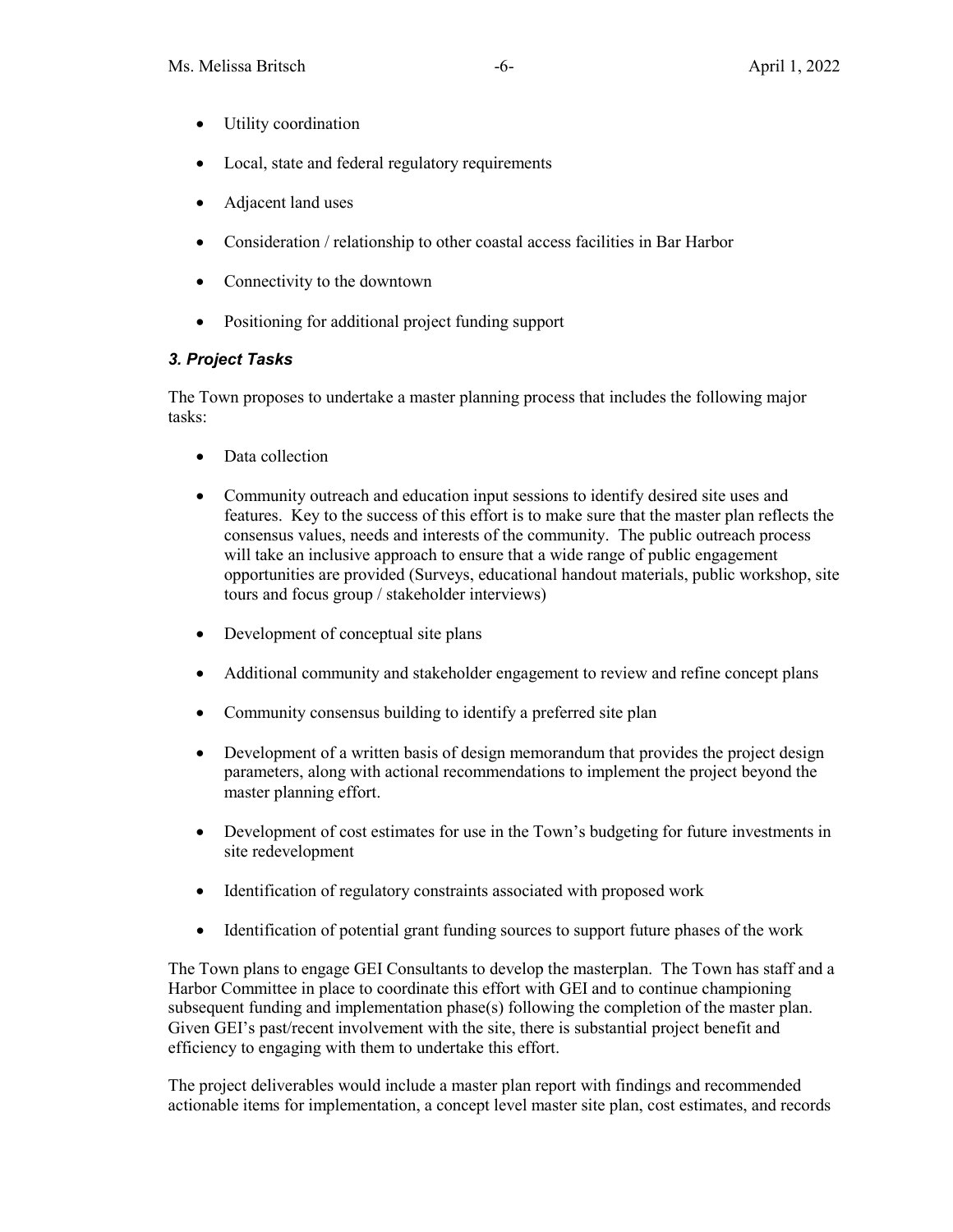of the public and community engagement process including copies of presentations and meeting minutes.

## *4. Climate Change Considerations*

Consideration for climate change is critical to any long-term planning efforts for coastal development. Fortunately, the Maine Climate Council has provided excellent guidance in their 2020 report "Maine Won't Wait – A Four-Year Plan for Climate Action", that municipalities in Maine can reference in planning climate resilient development. For this site, some of the relevant aspects of climate change considerations will include:

- Design of waterfront infrastructure and upland features to ensure that the facilities functions and accessibility can withstand the forces, and range of water levels, associated with routine and severe events throughout the project lifespan, including the effects of potential sea level rise and storm surge, while maintaining facility safety, function, and accessibility.
- Design of upland features in consideration of potential climate change factors such as increased intensity of precipitation events, along with potential drought conditions.
- Mitigation strategies to address potential impacts from climate change will consider the MCC's recommended 50 year and 75 year SLR planning horizons, along with predicted 100-year FEMA flood scenarios. The strategies will address MCC's commit to manage SLR planning levels, while also considering adaptable strategies for additional SLR and MCC's prepare to manage levels.

## *5. Grant Evaluation Criteria*

The grant application identifies the following criteria that will be used to judge the merits of grant proposals. A brief statement related to each aspect is provided for reference.

| Cost Effectiveness                      | The Town plans to engage GEI Consultants to perform the<br>work. GEI has previously been involved with work at the<br>Ferry Terminal property, in 2020 and 2021, completing an<br>above and underwater inspection of the existing pier, a drone<br>survey for upland topography along the shoreline and a<br>hydrographic survey to assess water depths in the area around<br>the pier, and preparing concept designs for potential<br>recreational marinas at the facility. The use of GEI for<br>development of the master plan, having a past recent working<br>relationship for the project site with the Town of Bar Harbor<br>will make for an efficient and cost-effective process. |
|-----------------------------------------|--------------------------------------------------------------------------------------------------------------------------------------------------------------------------------------------------------------------------------------------------------------------------------------------------------------------------------------------------------------------------------------------------------------------------------------------------------------------------------------------------------------------------------------------------------------------------------------------------------------------------------------------------------------------------------------------|
| Evidence that the proposed project will | The property is a large waterfront parcel with deep water                                                                                                                                                                                                                                                                                                                                                                                                                                                                                                                                                                                                                                  |
| make measurable improvements in         | access. It is rare in Maine that such a property is newly                                                                                                                                                                                                                                                                                                                                                                                                                                                                                                                                                                                                                                  |
| waterfront accessibility and enjoyment, | acquired by a municipality. The potential for development of                                                                                                                                                                                                                                                                                                                                                                                                                                                                                                                                                                                                                               |
| reduction in user conflicts, effective  | a new Town Marina with a public boat launch, slips for                                                                                                                                                                                                                                                                                                                                                                                                                                                                                                                                                                                                                                     |
| management, public and commercial       | recreational and commercial boaters, and upland acreage to                                                                                                                                                                                                                                                                                                                                                                                                                                                                                                                                                                                                                                 |
| access to the shore, and resiliency of  | allow for open space, offers significant potential to support                                                                                                                                                                                                                                                                                                                                                                                                                                                                                                                                                                                                                              |
| waterfronts in light of current and     | waterfront accessibility and enjoyment, and support public                                                                                                                                                                                                                                                                                                                                                                                                                                                                                                                                                                                                                                 |
| anticipated storm surge, flooding and   | and commercial access to the shore. An effective planning                                                                                                                                                                                                                                                                                                                                                                                                                                                                                                                                                                                                                                  |
| sea level rise.                         | process will ensure that the Town considers the risks of storm                                                                                                                                                                                                                                                                                                                                                                                                                                                                                                                                                                                                                             |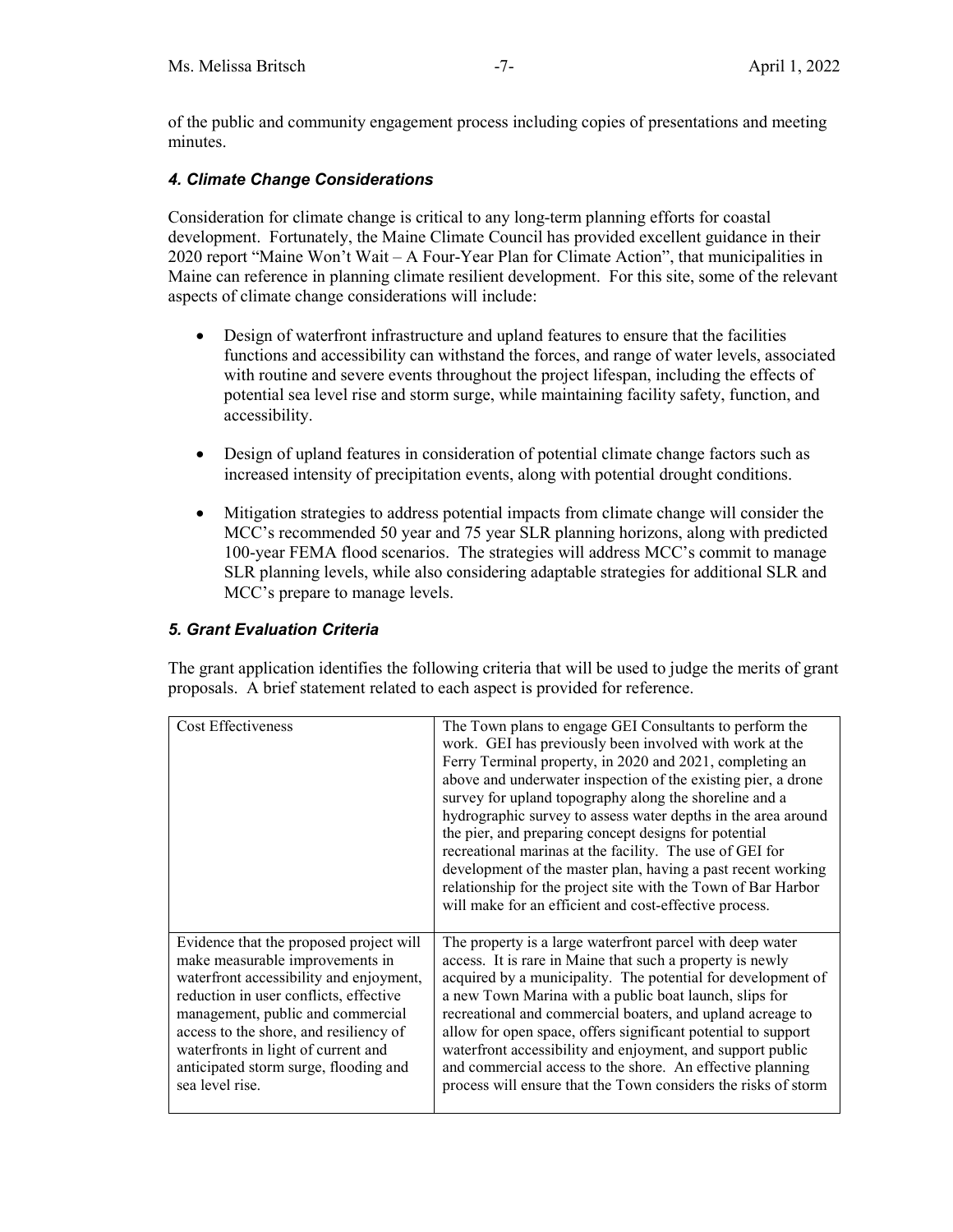|                                                                                                                                           | surge, flooding, and sea level rise in planned site<br>development.                                                                                                                                                                                                                                                                                                                                                                                                                                                                                                                                                                                                                                                                                                                                                                                                                                                                                                                                                                                                                                                                                                                                                                                                                                                                                                                        |  |  |
|-------------------------------------------------------------------------------------------------------------------------------------------|--------------------------------------------------------------------------------------------------------------------------------------------------------------------------------------------------------------------------------------------------------------------------------------------------------------------------------------------------------------------------------------------------------------------------------------------------------------------------------------------------------------------------------------------------------------------------------------------------------------------------------------------------------------------------------------------------------------------------------------------------------------------------------------------------------------------------------------------------------------------------------------------------------------------------------------------------------------------------------------------------------------------------------------------------------------------------------------------------------------------------------------------------------------------------------------------------------------------------------------------------------------------------------------------------------------------------------------------------------------------------------------------|--|--|
| Quality of proposal, project feasibility<br>and readiness                                                                                 | Through the recent work completed by GEI the Town has an<br>understanding of existing facility conditions, has a partial<br>topographic survey, and a bathymetric survey, drone imagery,<br>and a catalogue of facility history. The Town also has a<br>boundary survey of site features. There is widespread support<br>for the effort, and an interested municipal Harbor Committee<br>with motivation to move the project forward. The project will<br>be able to move ahead quickly and efficiently.                                                                                                                                                                                                                                                                                                                                                                                                                                                                                                                                                                                                                                                                                                                                                                                                                                                                                   |  |  |
| Applicant and subcontractor<br>qualifications, capacity to perform the<br>work, and past performance with Maine<br>Coastal Program grants | The Town's proposed consultant, GEI Consultants of<br>Portland, and their staff including Dan Bannon, Travis Pryor,<br>Leila Pike, Barney Baker, and Alex Gray are currently<br>working on, or have completed numerous Maine Coastal<br>Program grant projects including:<br>Town Landing Resiliency Study, Falmouth<br>Water Access Facilities Feasibility Study, Topsham<br>Public Wharf Condition and Resiliency Assessment,<br>Monhegan Plantation<br>Fish Pier Improvements, Stonington<br>٠<br>Resilience and Adaptation Study, Stonington<br>٠<br>Town Dock Improvements, Bucksport<br>٠<br>Footbridge Reconstruction Design, Ogunquit<br>٠<br>Deepwater Access Plan, Brunswick<br>٠<br>Town Landing Masterplan, Yarmouth<br>٠<br>Broad Cove Pier, Cumberland<br>$\bullet$<br>Main Street Corridor and Breakwater Improvements,<br>$\bullet$<br>Monhegan Plantation<br>Waterfront Improvements, Bowdoinham<br>٠<br>Comprehensive Plan, Frenchboro<br>$\bullet$<br>Town Wharf, Frenchboro<br>Wastewater Treatment Facilities, Boothbay Harbor<br>Wasterwater Treatment Facilities, Wiscasset<br>Shore and Harbor Master Plan Phase II,<br>Damariscotta<br>Municipal Fish Pier, Rockland<br>Harbor Master Plan, Kittery<br>٠<br>Harbor Management Plan Update, Wells<br>Lower Village Public Water Access Plan, Topsham<br>Mitchell Field Boat Launch Feasibility Study,<br>Harpswell |  |  |
| Consistency with, and contribution to<br>local and regional efforts and priorities                                                        | $Christ - can you add to this section?$                                                                                                                                                                                                                                                                                                                                                                                                                                                                                                                                                                                                                                                                                                                                                                                                                                                                                                                                                                                                                                                                                                                                                                                                                                                                                                                                                    |  |  |

# **D. Project Schedule**

The proposed project schedule is as follows:

- *Need to identify time needed for Town approval of local matching funds*
- April 1, 2022 MCP Grant Application Deadline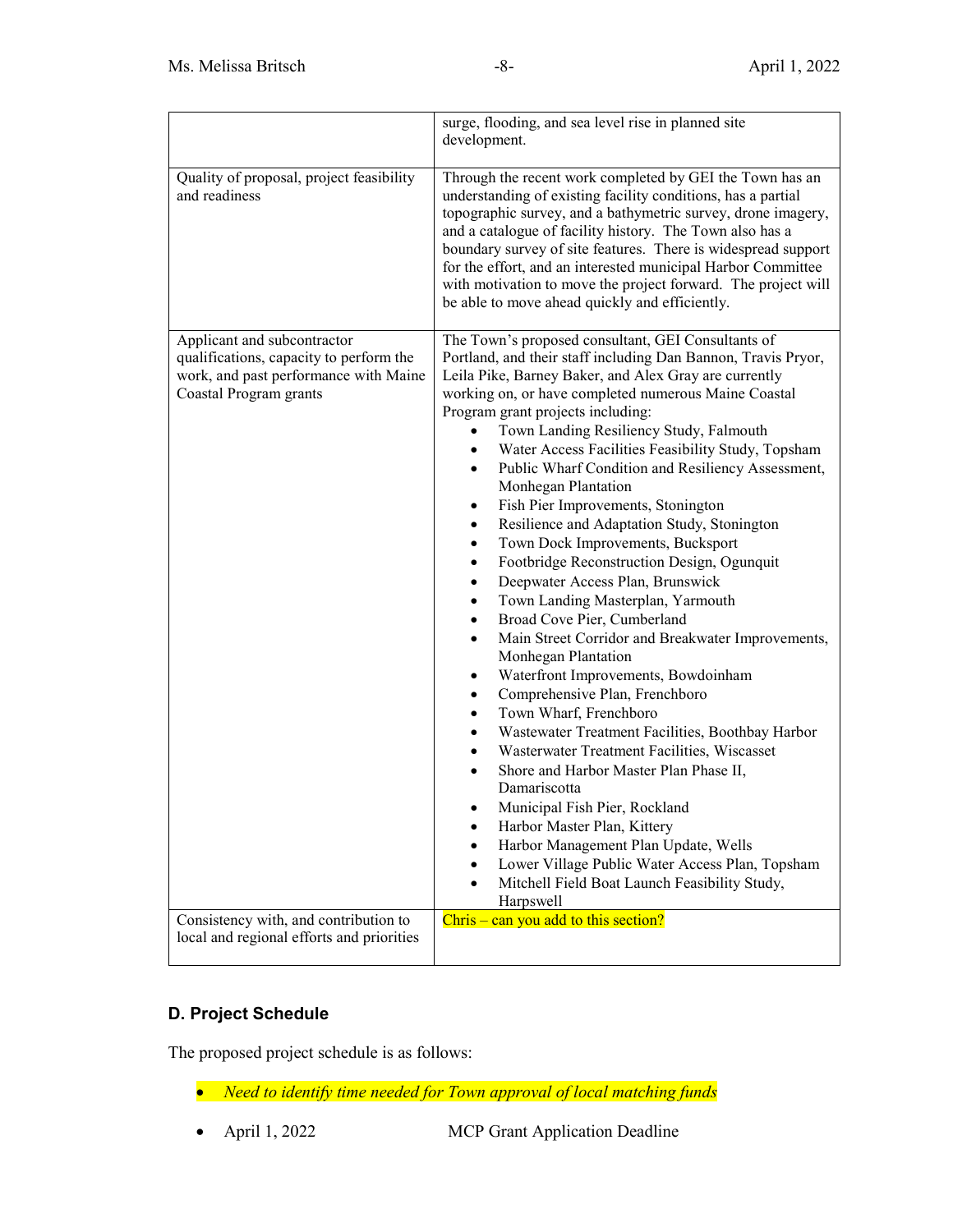| July-August 2022        | Town notified of grant award                           |
|-------------------------|--------------------------------------------------------|
| Fall 2022               | Grant funding available                                |
| Fall 2022               | Project Kickoff                                        |
| Fall 2022               | Background data collection and initial community       |
|                         | engagement                                             |
| Winter 2022-Spring 2023 | Concept plan development, ongoing community            |
|                         | engagement                                             |
| Summer 2023             | Concept plan refinement, ongoing community             |
|                         | engagement                                             |
| Fall 2023               | Submit draft of project deliverables                   |
| Dec. 31, 2023           | Submit final project deliverables and project complete |
|                         | per grant program requirements                         |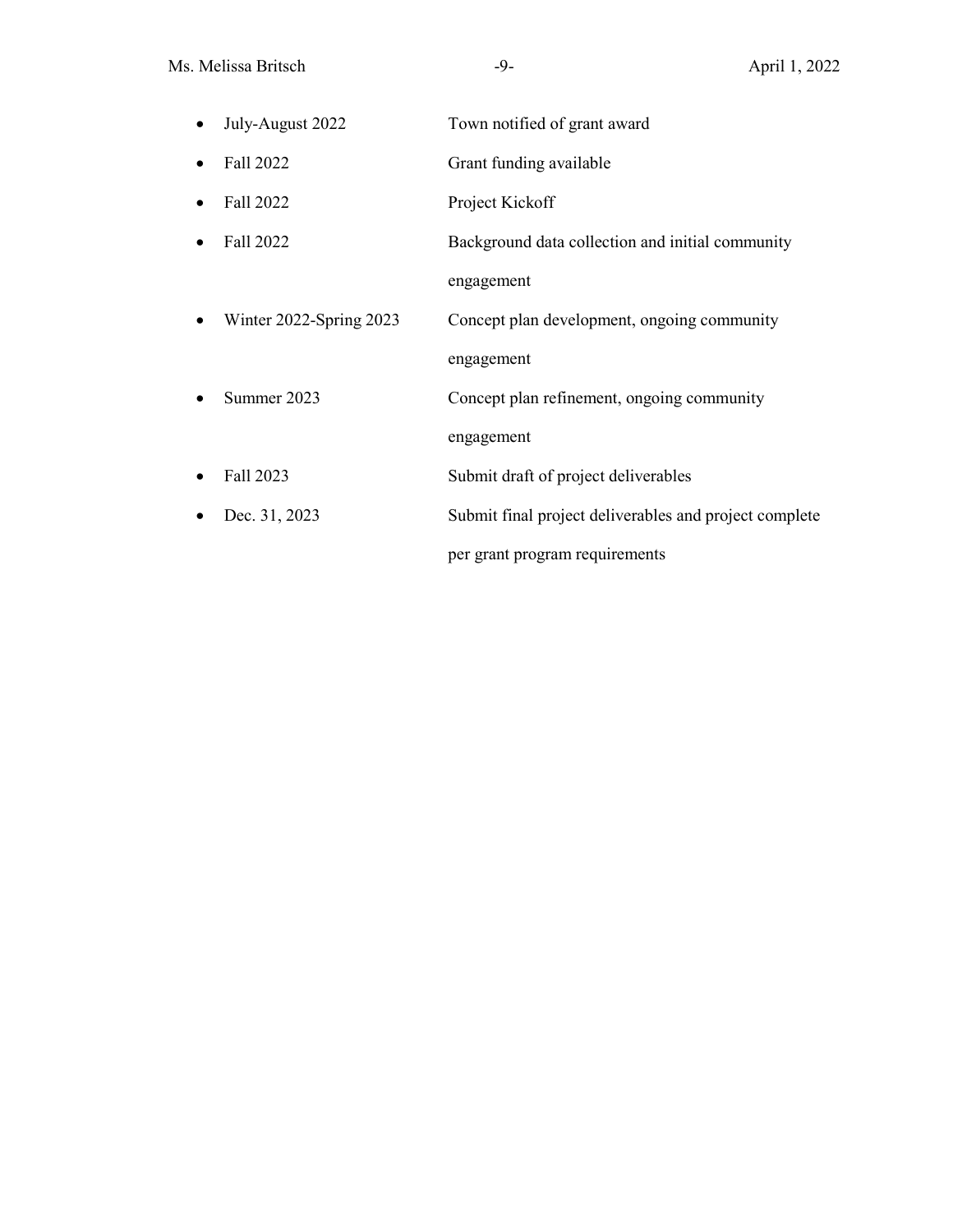# **E. Project Budget**

*Part 1, Personnel Expenses (Grantee staff only)*

| <b>Position Name</b><br>& Title | <b>Hourly</b><br>Rate | Number of<br><b>Project Hours</b> | Salary &<br>Fringe | Total Grantee<br><b>Personnel Expenses</b> |
|---------------------------------|-----------------------|-----------------------------------|--------------------|--------------------------------------------|
|                                 |                       |                                   |                    |                                            |
|                                 |                       |                                   |                    |                                            |
|                                 |                       |                                   |                    |                                            |
| Totals                          |                       |                                   |                    |                                            |

*Part 2, Budget Estimates by Cost Category*

| <b>Cost Category</b> | <b>MCP</b> Grant | <b>Non-Federal</b><br><b>Match</b> | <b>Total Cost</b> |
|----------------------|------------------|------------------------------------|-------------------|
| Personnel            |                  |                                    |                   |
| Fringe Benefits      |                  |                                    |                   |
| Travel               |                  |                                    |                   |
| Equipment            |                  |                                    |                   |
| Supplies             |                  |                                    |                   |
| Contractual          | \$50,000         | \$12,500                           | \$62,500          |
| Other (specify)      |                  |                                    |                   |
| Indirect             |                  |                                    |                   |
| Totals               | \$50,000         | \$12,500                           | \$62,500          |

# **Note:**

1. MCP will not accept proposals with less than 25% non-federal match.

| . .                    |          |                |              |
|------------------------|----------|----------------|--------------|
| <b>Source of Match</b> | Cash     | <b>In-Kind</b> | <b>Total</b> |
| Harbor Budget          | \$12,500 |                | \$12,500     |
| ـ ـ                    |          |                |              |
| J .                    |          |                |              |
| Total                  | \$12,500 |                | \$12,500     |